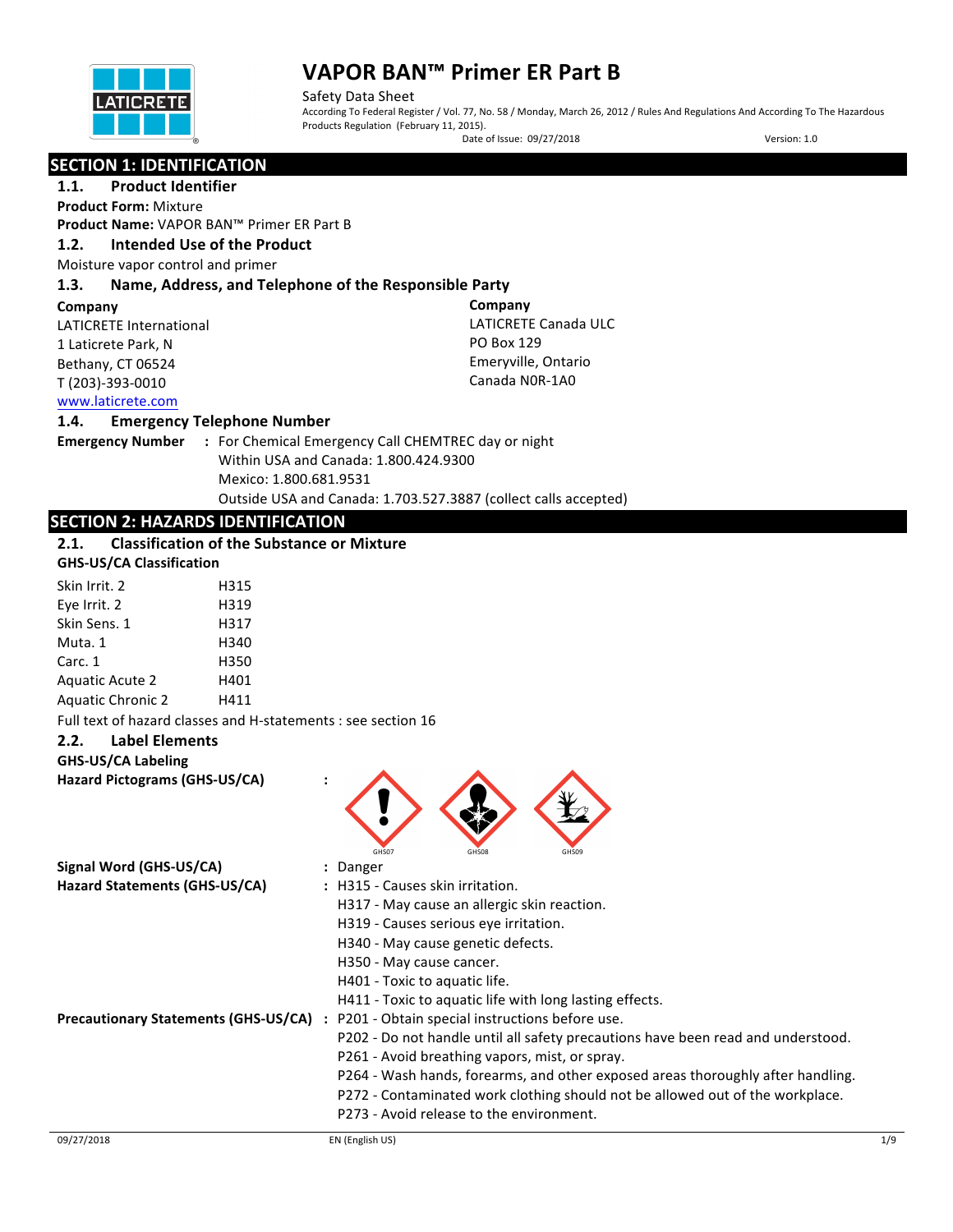Safety Data Sheet

According To Federal Register / Vol. 77, No. 58 / Monday, March 26, 2012 / Rules And Regulations And According To The Hazardous Products Regulation (February 11, 2015).

P280 - Wear protective gloves, protective clothing, and eye protection.

P302+P352 - IF ON SKIN: Wash with plenty of water.

P305+P351+P338 - IF IN EYES: Rinse cautiously with water for several minutes. Remove

contact lenses, if present and easy to do. Continue rinsing.

P308+P313 - If exposed or concerned: Get medical advice/attention.

P321 - Specific treatment (see section 4 on this SDS).

P333+P313 - If skin irritation or rash occurs: Get medical advice/attention.

P337+P313 - If eye irritation persists: Get medical advice/attention.

P362+P364 - Take off contaminated clothing and wash it before reuse.

P391 - Collect spillage.

P405 - Store locked up.

P501 - Dispose of contents/container in accordance with local, regional, national, territorial, provincial, and international regulations.

#### **2.3. Other Hazards**

Exposure may aggravate pre-existing eye, skin, or respiratory conditions.

## **2.4.** Unknown Acute Toxicity (GHS-US/CA)

No data available

## **SECTION 3: COMPOSITION/INFORMATION ON INGREDIENTS**

## **3.1. Substance**

- Not applicable
- **3.2. Mixture**

| <b>Name</b>                                 | <b>Product Identifier</b> | $%$ $*$         | <b>GHS Ingredient Classification</b>  |
|---------------------------------------------|---------------------------|-----------------|---------------------------------------|
| Oxirane, 2,2'-[(1-methylethylidene)bis(4,1- | (CAS-No.) 25085-99-8      | $61 - 71$       | Skin Irrit. 2, H315                   |
| phenyleneoxymethylene)]bis-, homopolymer    |                           |                 | Eye Irrit. 2A, H319                   |
|                                             |                           |                 | Skin Sens. 1, H317                    |
|                                             |                           |                 | Aquatic Acute 2, H401                 |
|                                             |                           |                 | Aquatic Chronic 2, H411               |
| Formaldehyde, polymer with                  | (CAS-No.) 9003-36-5       | $14 - 24$       | Skin Irrit. 2, H315                   |
| (chloromethyl) oxirane and phenol           |                           |                 | Skin Sens. 1, H317                    |
|                                             |                           |                 | Aquatic Chronic 2, H411               |
| Alkyl (C12-14) glycidyl ether               | (CAS-No.) 68609-97-2      | $9 - 19$        | Skin Irrit. 2, H315                   |
|                                             |                           |                 | Skin Sens. 1, H317                    |
| Oxirane, 2,2'-[1,4-                         | (CAS-No.) 2425-79-8       | $4.8 - 5$       | Acute Tox. 4 (Oral), H302             |
| butanediylbis(oxymethylene)]bis-            |                           |                 | Acute Tox. 4 (Dermal), H312           |
|                                             |                           |                 | Acute Tox. 4 (Inhalation:dust, mist), |
|                                             |                           |                 | H332                                  |
|                                             |                           |                 | Skin Irrit. 2, H315                   |
|                                             |                           |                 | Eye Irrit. 2, H319                    |
|                                             |                           |                 | Skin Sens. 1, H317                    |
|                                             |                           |                 | Aquatic Acute 3, H402                 |
| Naphtha, petroleum, heavy alkylate          | (CAS-No.) 64741-65-7      | $0.192 - 0.194$ | Flam. Liq. 3, H226                    |
|                                             |                           |                 | Skin Irrit. 2, H315                   |
|                                             |                           |                 | Muta. 1B, H340                        |
|                                             |                           |                 | Carc. 1B, H350                        |
|                                             |                           |                 | STOT SE 3, H336                       |
|                                             |                           |                 | Asp. Tox. 1, H304                     |
|                                             |                           |                 | Aquatic Acute 2, H401                 |
|                                             |                           |                 | Aquatic Chronic 2, H411               |
| 2-Methoxypropyl-1-acetate                   | (CAS-No.) 70657-70-4      | $= 0.001$       | Flam. Liq. 3, H226                    |
|                                             |                           |                 | Repr. 1B, H360                        |
|                                             |                           |                 | <b>STOT SE 3, H335</b>                |

Full text of H-phrases: see section 16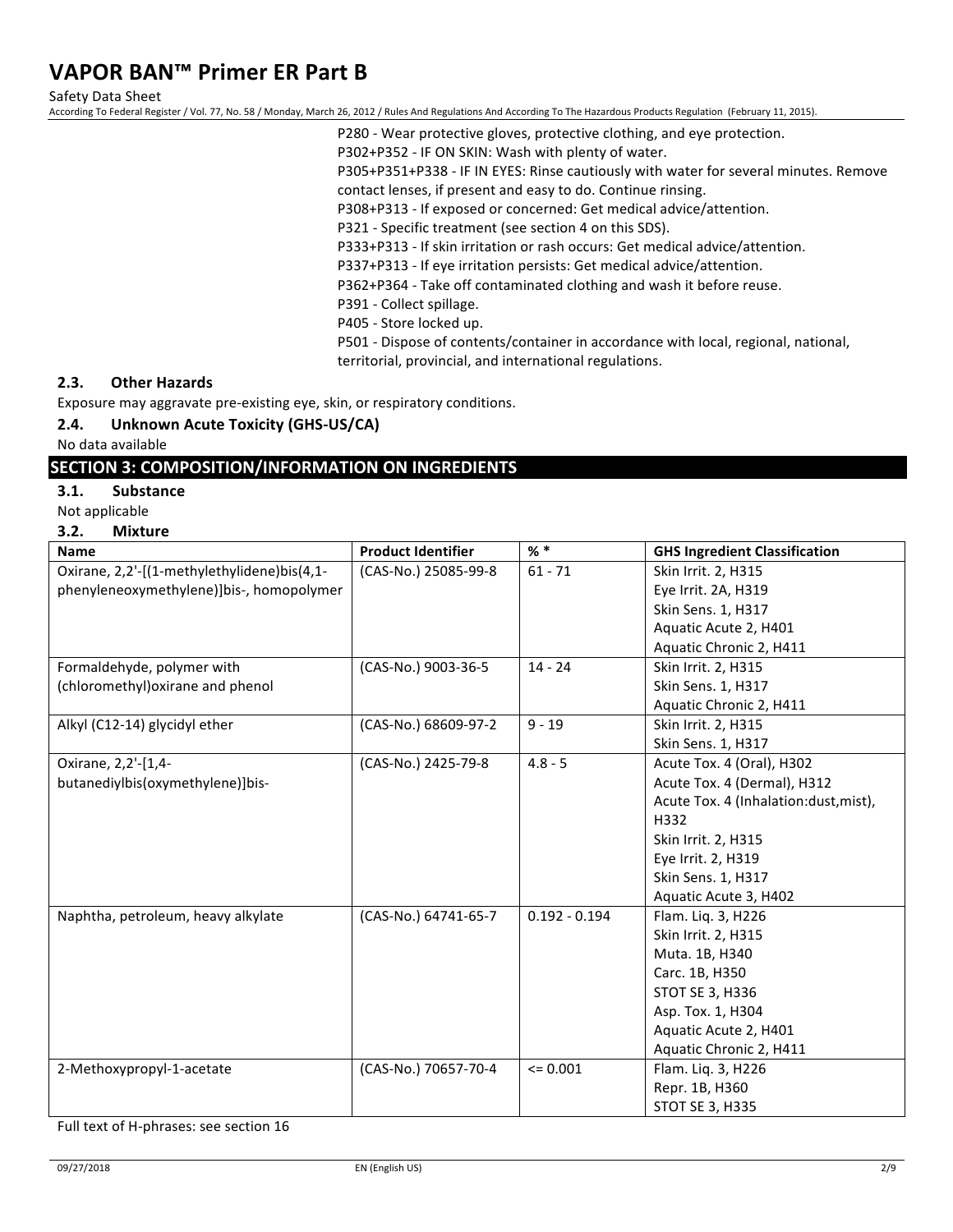Safety Data Sheet

According To Federal Register / Vol. 77, No. 58 / Monday, March 26, 2012 / Rules And Regulations And According To The Hazardous Products Regulation (February 11, 2015).

\*Percentages are listed in weight by weight percentage (w/w%) for liquid and solid ingredients. Gas ingredients are listed in volume by volume percentage (v/v%).

# **SECTION 4: FIRST AID MEASURES**

## **4.1. Description of First-aid Measures**

General: Never give anything by mouth to an unconscious person. If you feel unwell, seek medical advice (show the label where possible).

Inhalation: When symptoms occur: go into open air and ventilate suspected area. Obtain medical attention if breathing difficulty persists.

**Skin Contact:** Remove contaminated clothing. Immediately drench affected area with water for at least 15 minutes. Obtain medical attention if irritation/rash develops or persists. If exposed or concerned: Get medical advice/attention.

Eye Contact: Immediately rinse with water for at least 15 minutes. Remove contact lenses, if present and easy to do. Continue rinsing. Obtain medical attention.

**Ingestion:** Rinse mouth. Do NOT induce vomiting. Obtain medical attention.

#### **4.2.** Most Important Symptoms and Effects Both Acute and Delayed

General: May cause cancer. May cause genetic defects. Skin sensitization. Causes skin irritation. Causes serious eye irritation. **Inhalation:** Prolonged exposure may cause irritation.

Skin Contact: May cause an allergic skin reaction. Redness, pain, swelling, itching, burning, dryness, and dermatitis.

Eye Contact: Contact causes severe irritation with redness and swelling of the conjunctiva.

**Ingestion:** Ingestion may cause adverse effects.

Chronic Symptoms: May cause cancer. May cause genetic defects. Repeated exposure may damage the central nervous system.

#### **4.3. Indication of Any Immediate Medical Attention and Special Treatment Needed**

If exposed or concerned, get medical advice and attention. If medical advice is needed, have product container or label at hand.

# **SECTION 5: FIRE-FIGHTING MEASURES**

### **5.1. Extinguishing Media**

**Suitable Extinguishing Media:** Water spray, fog, carbon dioxide (CO<sub>2</sub>), alcohol-resistant foam, or dry chemical.

**Unsuitable Extinguishing Media:** Do not use a heavy water stream. Use of heavy stream of water may spread fire.

## **5.2.** Special Hazards Arising From the Substance or Mixture

**Fire Hazard:** Not considered flammable but may burn at high temperatures.

# **Explosion Hazard:** Product is not explosive.

Reactivity: Hazardous polymerization may occur in the presence of strong oxidizing agents and amines.

## **5.3. Advice for Firefighters**

**Precautionary Measures Fire:** Exercise caution when fighting any chemical fire.

**Firefighting Instructions:** Use water spray or fog for cooling exposed containers.

**Protection During Firefighting:** Do not enter fire area without proper protective equipment, including respiratory protection.

Hazardous Combustion Products: Carbon oxides (CO, CO<sub>2</sub>). Phenolic compounds. Formaldehyde. Toxic fumes may be released. **Other Information:** Do not allow run-off from fire fighting to enter drains or water courses.

#### **Reference to Other Sections**

Refer to Section 9 for flammability properties.

## **SECTION 6: ACCIDENTAL RELEASE MEASURES**

# **6.1.** Personal Precautions, Protective Equipment and Emergency Procedures

General Measures: Do not breathe vapor, mist or spray. Do not get in eyes, on skin, or on clothing. Do not handle until all safety precautions have been read and understood.

# **6.1.1.** For Non-Emergency Personnel

**Protective Equipment:** Use appropriate personal protective equipment (PPE).

**Emergency Procedures:** Evacuate unnecessary personnel.

# **6.1.2.** For Emergency Personnel

**Protective Equipment:** Equip cleanup crew with proper protection.

Emergency Procedures: Upon arrival at the scene, a first responder is expected to recognize the presence of dangerous goods, protect oneself and the public, secure the area, and call for the assistance of trained personnel as soon as conditions permit. Ventilate area.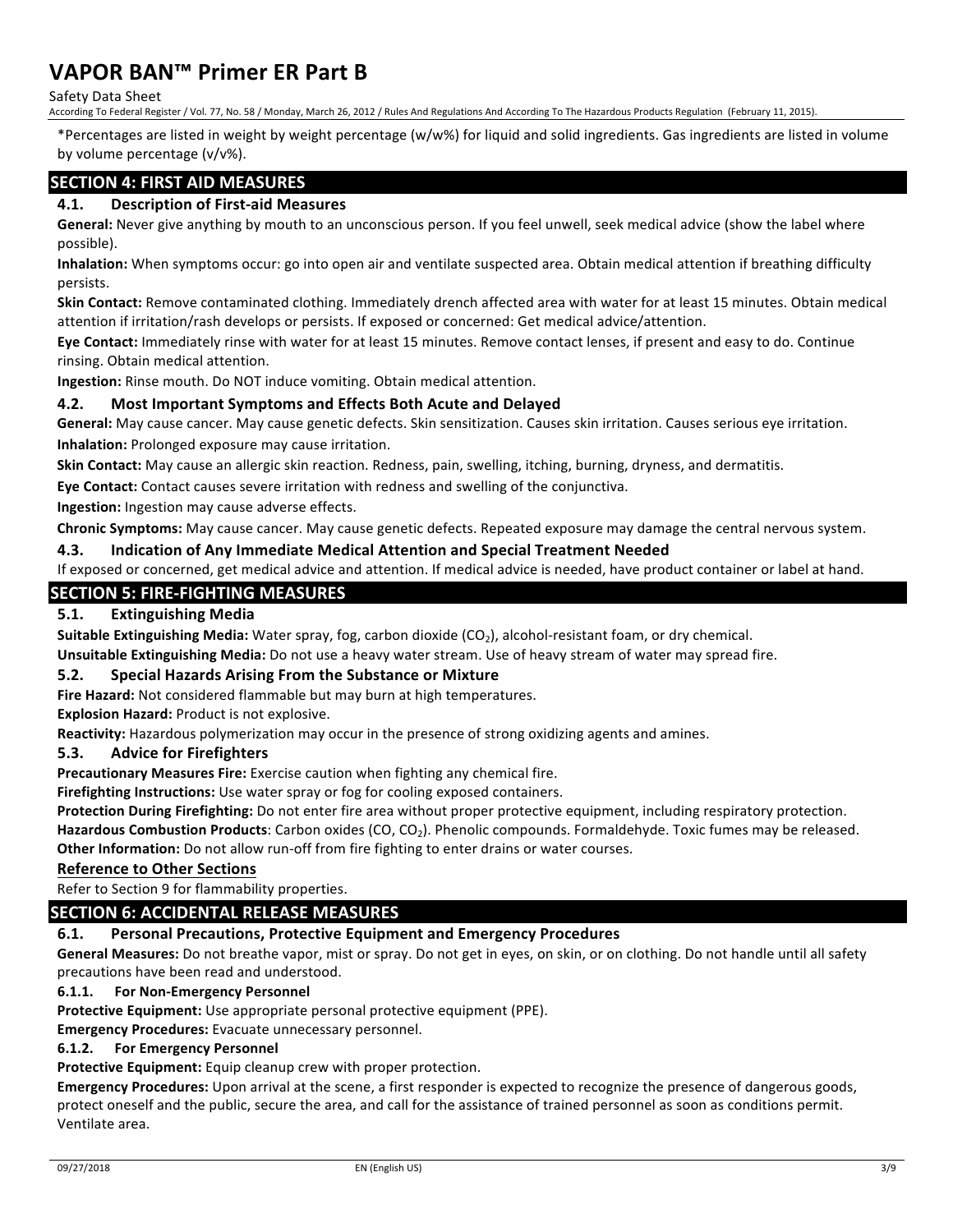#### Safety Data Sheet

According To Federal Register / Vol. 77, No. 58 / Monday, March 26, 2012 / Rules And Regulations And According To The Hazardous Products Regulation (February 11, 2015).

#### **6.2. Environmental Precautions**

Prevent entry to sewers and public waters. Avoid release to the environment. Collect spillage.

#### **6.3.** Methods and Materials for Containment and Cleaning Up

For Containment: Contain any spills with dikes or absorbents to prevent migration and entry into sewers or streams.

Methods for Cleaning Up: Clean up spills immediately and dispose of waste safely. Transfer spilled material to a suitable container for disposal. Contact competent authorities after a spill.

#### **6.4. Reference to Other Sections**

See Section 8 for exposure controls and personal protection and Section 13 for disposal considerations.

### **SECTION 7: HANDLING AND STORAGE**

#### **7.1. Precautions for Safe Handling**

Additional Hazards When Processed: Hazardous polymerization may occur if exposed to high temperature.

Precautions for Safe Handling: Do not breathe vapors, fumes, mist, or spray. Do not get in eyes, on skin, or on clothing. Obtain special instructions before use. Do not handle until all safety precautions have been read and understood. Wash hands and other exposed areas with mild soap and water before eating, drinking or smoking and when leaving work.

Hygiene Measures: Handle in accordance with good industrial hygiene and safety procedures.

#### **7.2. Conditions for Safe Storage, Including Any Incompatibilities**

**Technical Measures:** Comply with applicable regulations.

Storage Conditions: Keep container closed when not in use. Store in a dry, cool place. Keep/Store away from direct sunlight, extremely high or low temperatures and incompatible materials. Store locked up/in a secure area.

**Incompatible Materials:** Strong acids, strong bases, strong oxidizers. Amines.

#### **7.3. Specific End Use(s)**

Moisture vapor control and primer

## **SECTION 8: EXPOSURE CONTROLS/PERSONAL PROTECTION**

### **8.1. Control Parameters**

For substances listed in section 3 that are not listed here, there are no established Exposure limits from the manufacturer, supplier, importer, or the appropriate advisory agency including: ACGIH (TLV), AIHA (WEEL), NIOSH (REL), OSHA (PEL), Canadian provincial governments.

| Propylene glycol monomethyl ether acetate (108-65-6) |                                                       |  |  |  |
|------------------------------------------------------|-------------------------------------------------------|--|--|--|
| <b>USA AIHA</b>                                      | WEEL TWA (ppm)<br>50 ppm                              |  |  |  |
| <b>British Columbia</b>                              | OEL STEL (ppm)<br>75 ppm                              |  |  |  |
| <b>British Columbia</b>                              | OEL TWA (ppm)<br>50 ppm                               |  |  |  |
| Ontario                                              | OEL TWA (mg/m <sup>3</sup> )<br>270 mg/m <sup>3</sup> |  |  |  |
| Ontario                                              | OEL TWA (ppm)<br>50 ppm                               |  |  |  |
| 2-Methoxypropyl-1-acetate (70657-70-4)               |                                                       |  |  |  |
| <b>British Columbia</b>                              | OEL STEL (ppm)<br>40 ppm                              |  |  |  |
| <b>British Columbia</b>                              | OEL TWA (ppm)<br>20 ppm                               |  |  |  |

#### **8.2. Exposure Controls**

Appropriate Engineering Controls: Emergency eye wash fountains and safety showers should be available in the immediate vicinity of any potential exposure. Ensure adequate ventilation, especially in confined areas. Ensure all national/local regulations are observed.

Personal Protective Equipment: Gloves. Protective clothing. Protective goggles. Insufficient ventilation: wear respiratory protection.



Materials for Protective Clothing: Chemically resistant materials and fabrics.

**Hand Protection:** Wear protective gloves.

**Eye and Face Protection:** Chemical safety goggles.

**Skin and Body Protection:** Wear suitable protective clothing.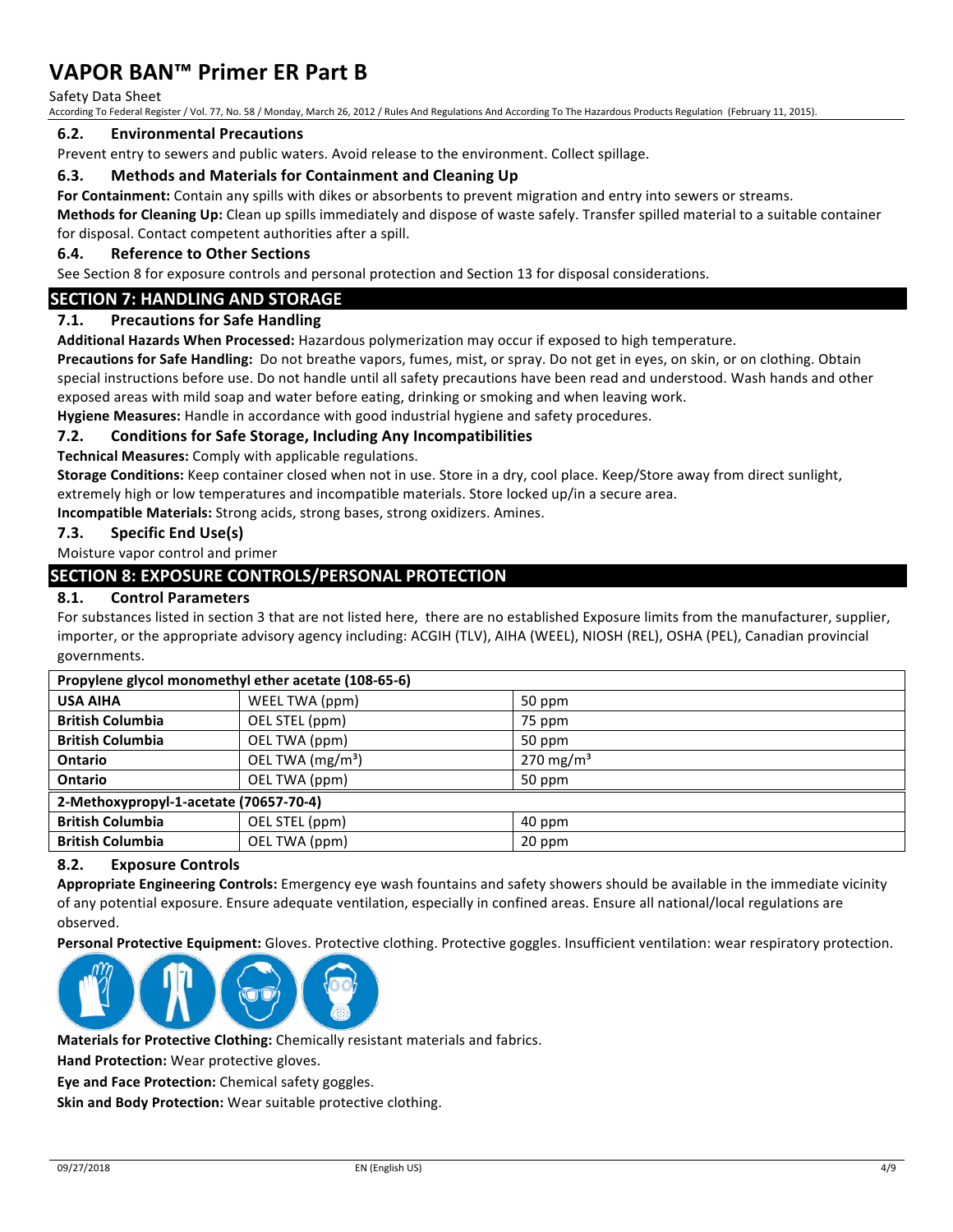Safety Data Sheet

According To Federal Register / Vol. 77, No. 58 / Monday, March 26, 2012 / Rules And Regulations And According To The Hazardous Products Regulation (February 11, 2015).

Respiratory Protection: If exposure limits are exceeded or irritation is experienced, approved respiratory protection should be worn. In case of inadequate ventilation, oxygen deficient atmosphere, or where exposure levels are not known wear approved respiratory protection.

**Other Information:** When using, do not eat, drink or smoke.

# **SECTION 9: PHYSICAL AND CHEMICAL PROPERTIES**

| <b>Information on Basic Physical and Chemical Properties</b><br>9.1. |                      |                |  |
|----------------------------------------------------------------------|----------------------|----------------|--|
| <b>Physical State</b><br>Liquid<br>$\ddot{\phantom{a}}$              |                      |                |  |
| Appearance                                                           |                      | Light yellow   |  |
| Odor                                                                 | $\ddot{\phantom{a}}$ | Not available  |  |
| <b>Odor Threshold</b>                                                | $\ddot{\phantom{a}}$ | Not available  |  |
| рH                                                                   | $\ddot{\phantom{a}}$ | Not available  |  |
| <b>Evaporation Rate</b>                                              | $\ddot{\phantom{a}}$ | Not available  |  |
| <b>Melting Point</b>                                                 | $\ddot{\phantom{a}}$ | Not available  |  |
| <b>Freezing Point</b>                                                | $\ddot{\phantom{a}}$ | Not available  |  |
| <b>Boiling Point</b>                                                 | $\ddot{\cdot}$       | Not available  |  |
| <b>Flash Point</b>                                                   | ÷                    | Not available  |  |
| <b>Auto-ignition Temperature</b>                                     | $\ddot{\cdot}$       | Not available  |  |
| <b>Decomposition Temperature</b>                                     | $\ddot{\cdot}$       | Not available  |  |
| <b>Flammability (solid, gas)</b>                                     | $\ddot{\phantom{a}}$ | Not applicable |  |
| <b>Lower Flammable Limit</b>                                         | $\ddot{\phantom{a}}$ | Not available  |  |
| <b>Upper Flammable Limit</b>                                         | $\ddot{\phantom{a}}$ | Not available  |  |
| <b>Vapor Pressure</b>                                                | ÷                    | Not available  |  |
| <b>Relative Vapor Density at 20°C</b>                                | $\ddot{\phantom{a}}$ | Not available  |  |
| <b>Relative Density</b>                                              | ÷                    | Not available  |  |
| <b>Specific Gravity</b>                                              | ÷                    | Not available  |  |
| Solubility                                                           | $\ddot{\phantom{0}}$ | Not available  |  |
| <b>Partition Coefficient: N-Octanol/Water</b>                        | $\ddot{\phantom{a}}$ | Not available  |  |
| <b>Viscosity</b>                                                     | $\ddot{\phantom{a}}$ | Not available  |  |

# **SECTION 10: STABILITY AND REACTIVITY**

**10.1.** Reactivity: Hazardous polymerization may occur in the presence of strong oxidizing agents and amines.

**10.2.** Chemical Stability: Stable under recommended handling and storage conditions (see section 7).

**10.3.** Possibility of Hazardous Reactions: Hazardous polymerization may occur in the presence of strong oxidizing agents and amines.

**10.4.** Conditions to Avoid: Direct sunlight, extremely high or low temperatures, and incompatible materials. High temperatures, temperatures above 250°C could cause decomposition with even higher temperatures more violent decomposition.

**10.5. Incompatible Materials:** Strong acids, strong bases, strong oxidizers. Amines.

**10.6.** Hazardous Decomposition Products: Carbon oxides (CO, CO<sub>2</sub>). Aldehydes. Phenolic compounds.

# **SECTION 11: TOXICOLOGICAL INFORMATION**

**11.1.** Information on Toxicological Effects - Product

**Acute Toxicity (Oral): Not classified** 

**Acute Toxicity (Dermal):** Not classified **Acute Toxicity (Inhalation): Not classified** 

**LD50 and LC50 Data: Not available** 

**Skin Corrosion/Irritation:** Causes skin irritation.

**pH:** Not available

**Eye Damage/Irritation:** Causes serious eye irritation.

**pH:** Not available

**Respiratory or Skin Sensitization:** May cause an allergic skin reaction.

**Germ Cell Mutagenicity:** May cause genetic defects.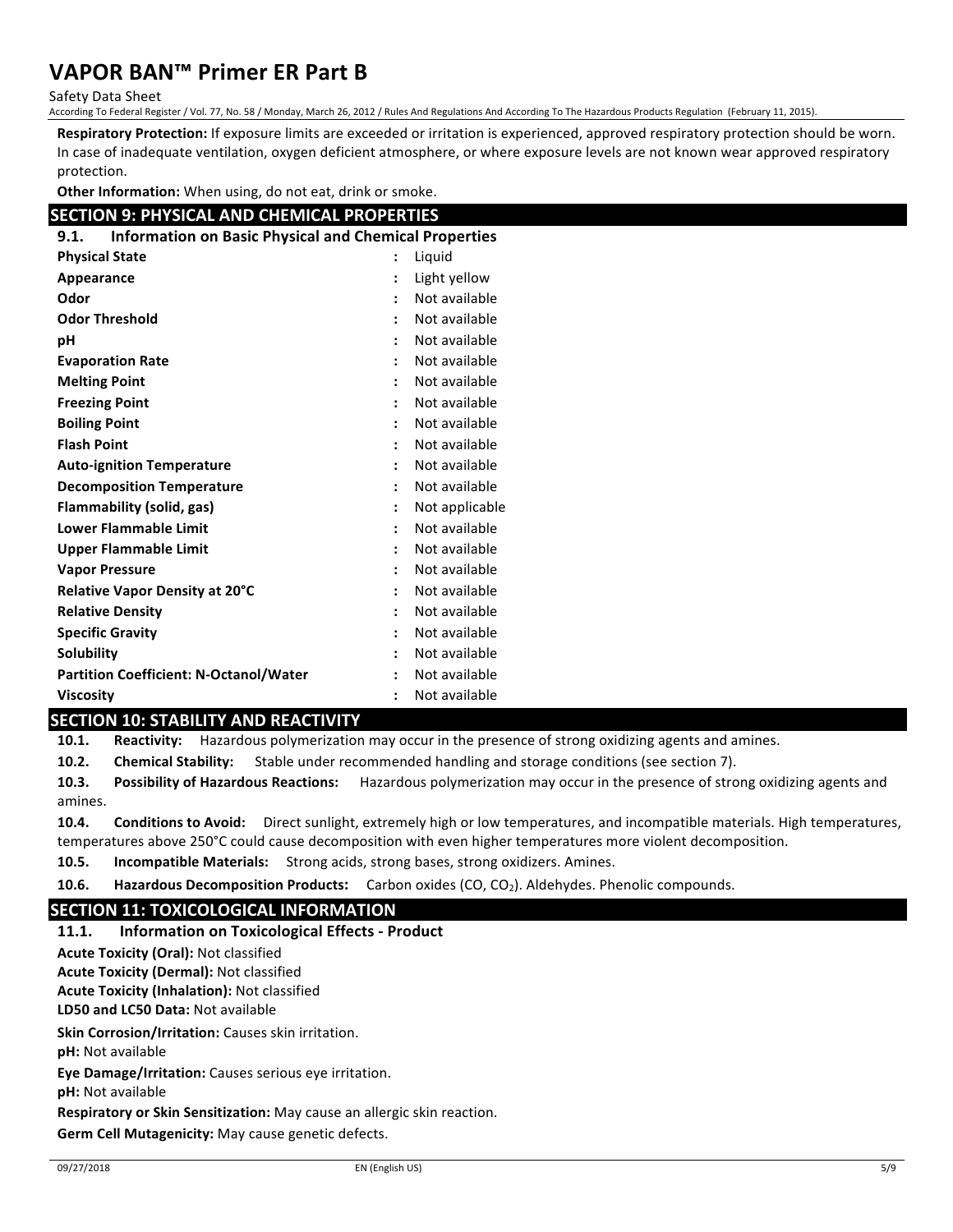Safety Data Sheet

According To Federal Register / Vol. 77, No. 58 / Monday, March 26, 2012 / Rules And Regulations And According To The Hazardous Products Regulation (February 11, 2015).

**Carcinogenicity:** May cause cancer.

**Specific Target Organ Toxicity (Repeated Exposure):** Not classified

**Reproductive Toxicity: Not classified** 

**Specific Target Organ Toxicity (Single Exposure): Not classified** 

**Aspiration Hazard: Not classified** 

**Symptoms/Injuries After Inhalation:** Prolonged exposure may cause irritation.

Symptoms/Injuries After Skin Contact: May cause an allergic skin reaction. Redness, pain, swelling, itching, burning, dryness, and dermatitis.

**Symptoms/Injuries After Eye Contact:** Contact causes severe irritation with redness and swelling of the conjunctiva.

**Symptoms/Injuries After Ingestion:** Ingestion may cause adverse effects.

Chronic Symptoms: May cause cancer. May cause genetic defects. Repeated exposure may damage the central nervous system.

#### **11.2. Information on Toxicological Effects - Ingredient(s)**

**LD50 and LC50 Data:** 

| Formaldehyde, polymer with (chloromethyl) oxirane and phenol (9003-36-5) |                            |  |  |
|--------------------------------------------------------------------------|----------------------------|--|--|
| LD50 Oral Rat                                                            | $> 2$ g/kg                 |  |  |
| Alkyl (C12-14) glycidyl ether (68609-97-2)                               |                            |  |  |
| LD50 Oral Rat                                                            | 17100 mg/kg                |  |  |
| <b>LD50 Dermal Rabbit</b>                                                | $>$ 3987 mg/kg             |  |  |
| Oxirane, 2,2'-[1,4-butanediylbis(oxymethylene)]bis- (2425-79-8)          |                            |  |  |
| <b>LD50 Oral Rat</b>                                                     | $1134 \text{ mg/kg}$       |  |  |
| ATE US/CA (dermal)                                                       | 1,100.00 mg/kg body weight |  |  |
| ATE US/CA (dust, mist)                                                   | 1.50 $mg/l/4h$             |  |  |
| Naphtha, petroleum, heavy alkylate (64741-65-7)                          |                            |  |  |
| <b>LD50 Oral Rat</b>                                                     | > 7000 mg/kg               |  |  |
| <b>LD50 Dermal Rabbit</b>                                                | $>$ 2000 mg/kg             |  |  |
| <b>LC50 Inhalation Rat</b>                                               | $> 5.04$ mg/l/4h           |  |  |
|                                                                          |                            |  |  |

## **SECTION 12: ECOLOGICAL INFORMATION**

12.1. Toxicity

**Ecology** - General: Toxic to aquatic life with long lasting effects.

| Formaldehyde, polymer with (chloromethyl) oxirane and phenol (9003-36-5)   |                        |  |
|----------------------------------------------------------------------------|------------------------|--|
| LOEC (Acute)                                                               | 0.3 mg/l Daphnia magna |  |
| <b>NOEC Chronic Crustacea</b>                                              | 0.3 mg/l Daphnia magna |  |
| Oxirane, 2,2'-[1,4-butanediylbis(oxymethylene)]bis- (2425-79-8)            |                        |  |
| LC50 Fish 1<br>$13 \text{ mg/l}$                                           |                        |  |
| <b>NOEC Chronic Algae</b><br>$29 \text{ mg/l}$                             |                        |  |
| Naphtha, petroleum, heavy alkylate (64741-65-7)                            |                        |  |
| EC50 Daphnia 1<br>2 mg/l (Exposure time: 48 h - Species: Mysidopsis bahia) |                        |  |

#### **12.2.** Persistence and Degradability

**VAPOR BAN™ Primer ER Part B**

**Persistence and Degradability** May cause long-term adverse effects in the environment.

#### **12.3.** Bioaccumulative Potential

#### **VAPOR BAN™ Primer ER Part B**

**Bioaccumulative Potential State Research Research Research Research Research Research Research Research Research Research Research Research Research Research Research Research Research Research Research Research Research** 

### **12.4.** Mobility in Soil Not available

### **12.5.** Other Adverse Effects

**Other Information:** Avoid release to the environment.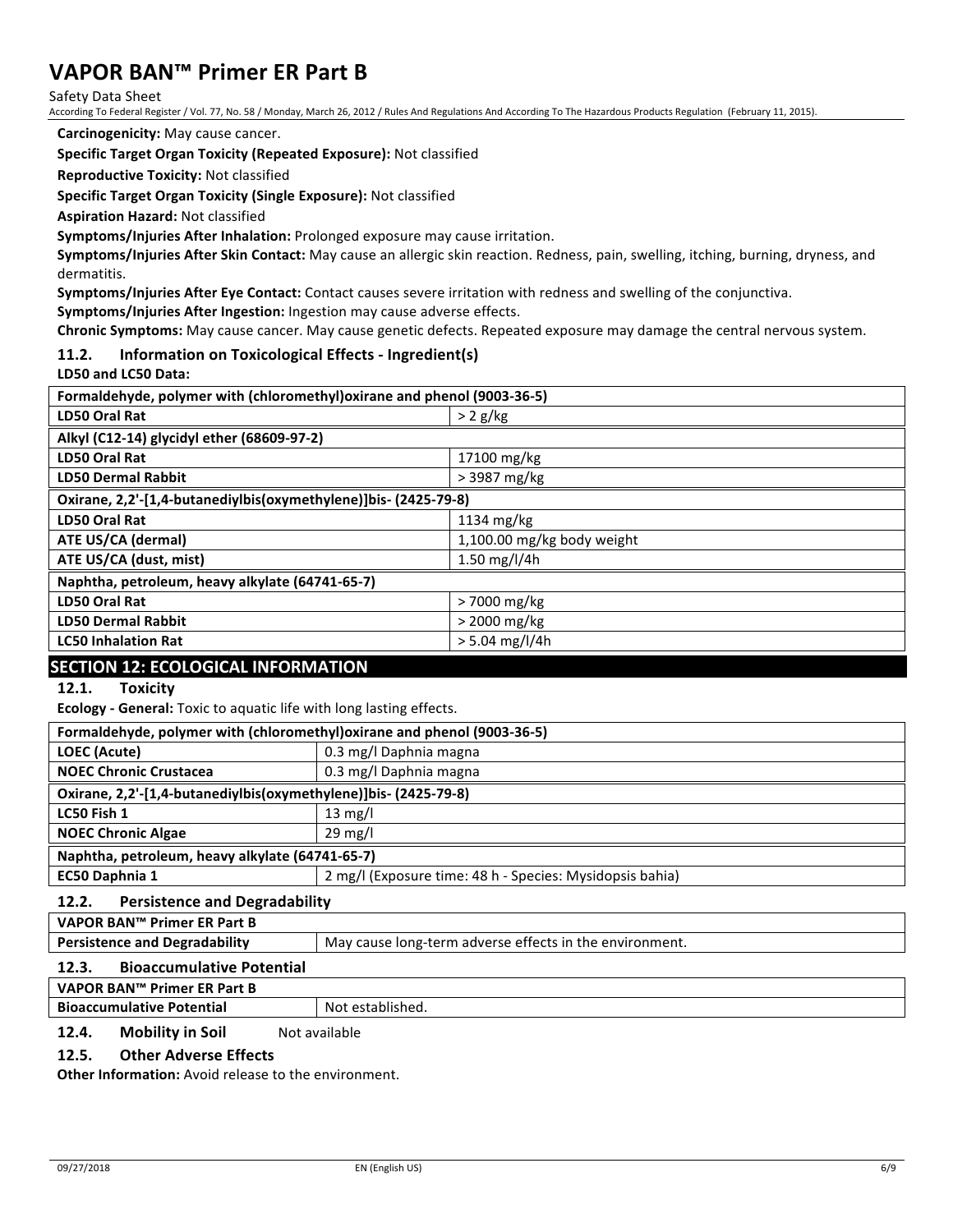Safety Data Sheet

According To Federal Register / Vol. 77, No. 58 / Monday, March 26, 2012 / Rules And Regulations And According To The Hazardous Products Regulation (February 11, 2015).

### **SECTION 13: DISPOSAL CONSIDERATIONS**

### 13.1. Waste treatment methods

Waste Disposal Recommendations: Dispose of contents/container in accordance with local, regional, national, territorial, provincial, and international regulations.

**Ecology** - Waste Materials: Avoid release to the environment. This material is hazardous to the aquatic environment. Keep out of sewers and waterways.

## **SECTION 14: TRANSPORT INFORMATION**

The shipping description(s) stated herein were prepared in accordance with certain assumptions at the time the SDS was authored, and can vary based on a number of variables that may or may not have been known at the time the SDS was issued.

| 14.1.<br>In Accordance with DOT           |                                                                                                                                                                                                                                                        |
|-------------------------------------------|--------------------------------------------------------------------------------------------------------------------------------------------------------------------------------------------------------------------------------------------------------|
| <b>Proper Shipping Name</b>               | : ENVIRONMENTALLY HAZARDOUS SUBSTANCES, LIQUID, N.O.S. (Oxirane, 2,2'-[(1-<br>methylethylidene)bis(4,1-phenyleneoxymethylene)]bis-, homopolymer ; Formaldehyde, polymer<br>with (chloromethyl) oxirane and phenol; Naphtha, petroleum, heavy alkylate) |
| <b>Hazard Class</b>                       | : 9                                                                                                                                                                                                                                                    |
| <b>Identification Number</b>              | : UN3082                                                                                                                                                                                                                                               |
| <b>Label Codes</b>                        | : 9                                                                                                                                                                                                                                                    |
| <b>Packing Group</b>                      | $: \mathbb{H}$                                                                                                                                                                                                                                         |
| <b>Marine Pollutant</b>                   | : Marine pollutant                                                                                                                                                                                                                                     |
| <b>ERG Number</b>                         | : 171                                                                                                                                                                                                                                                  |
| 14.2.<br>In Accordance with IMDG          |                                                                                                                                                                                                                                                        |
| <b>Proper Shipping Name</b>               | : ENVIRONMENTALLY HAZARDOUS SUBSTANCE, LIQUID, N.O.S. (Oxirane, 2,2'-[(1-<br>methylethylidene)bis(4,1-phenyleneoxymethylene)]bis-, homopolymer ; Formaldehyde, polymer<br>with (chloromethyl) oxirane and phenol; Naphtha, petroleum, heavy alkylate)  |
| <b>Hazard Class</b>                       | : 9                                                                                                                                                                                                                                                    |
| <b>Identification Number</b>              | : UN3082                                                                                                                                                                                                                                               |
| <b>Label Codes</b>                        | : 9                                                                                                                                                                                                                                                    |
| <b>Packing Group</b>                      | : III                                                                                                                                                                                                                                                  |
| EmS-No. (Fire)                            | $: F-A$                                                                                                                                                                                                                                                |
| EmS-No. (Spillage)                        | $: S-F$                                                                                                                                                                                                                                                |
| <b>Marine pollutant</b>                   | : Marine pollutant                                                                                                                                                                                                                                     |
| 14.3.<br>In Accordance with IATA          |                                                                                                                                                                                                                                                        |
| <b>Proper Shipping Name</b>               | : ENVIRONMENTALLY HAZARDOUS SUBSTANCE, LIQUID, N.O.S. (Oxirane, 2,2'-[(1-<br>methylethylidene)bis(4,1-phenyleneoxymethylene)]bis-, homopolymer ; Formaldehyde, polymer<br>with (chloromethyl) oxirane and phenol; Naphtha, petroleum, heavy alkylate)  |
| <b>Hazard Class</b>                       | : 9                                                                                                                                                                                                                                                    |
| <b>Identification Number</b>              | : UN3082                                                                                                                                                                                                                                               |
| <b>Label Codes</b>                        | : 9                                                                                                                                                                                                                                                    |
| <b>Packing Group</b>                      | $: \mathsf{III}$                                                                                                                                                                                                                                       |
| <b>ERG Code (IATA)</b>                    | : 9L                                                                                                                                                                                                                                                   |
| In Accordance with TDG<br>14.4.           |                                                                                                                                                                                                                                                        |
| <b>Proper Shipping Name</b>               | : ENVIRONMENTALLY HAZARDOUS SUBSTANCE, LIQUID, N.O.S. (Oxirane, 2,2'-[(1-<br>methylethylidene)bis(4,1-phenyleneoxymethylene)]bis-, homopolymer ; Formaldehyde, polymer<br>with (chloromethyl) oxirane and phenol; Naphtha, petroleum, heavy alkylate)  |
| <b>Hazard Class</b>                       | : 9                                                                                                                                                                                                                                                    |
| <b>Identification Number</b>              | : UN3082                                                                                                                                                                                                                                               |
| <b>Label Codes</b>                        | : 9                                                                                                                                                                                                                                                    |
| <b>Packing Group</b>                      | $: \mathbb{H}$                                                                                                                                                                                                                                         |
| <b>Marine Pollutant (TDG)</b>             | : Marine pollutant                                                                                                                                                                                                                                     |
| <b>SECTION 15: REGULATORY INFORMATION</b> |                                                                                                                                                                                                                                                        |
| <b>US Federal Regulations</b><br>15.1.    |                                                                                                                                                                                                                                                        |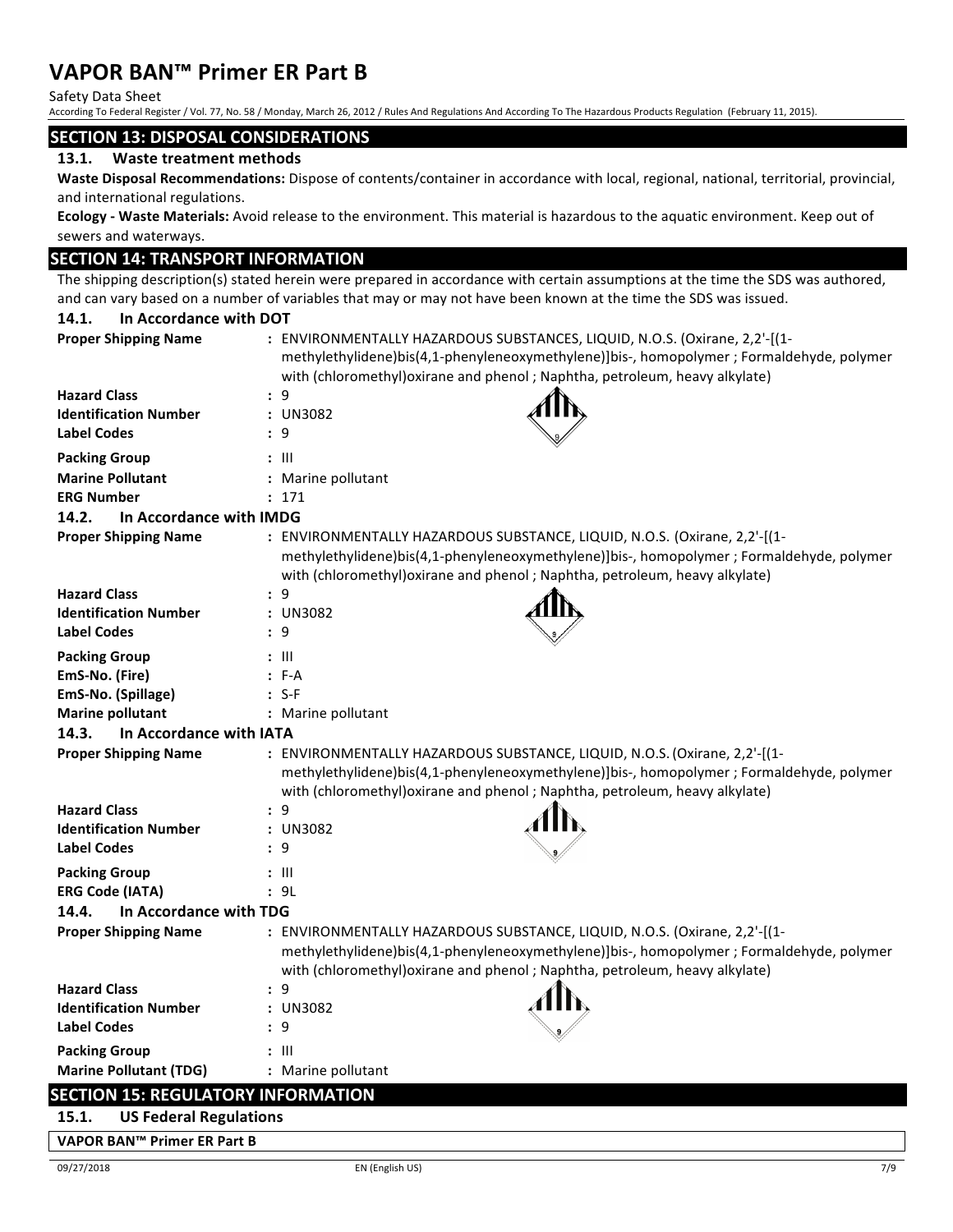Safety Data Sheet

According To Federal Register / Vol. 77, No. 58 / Monday, March 26, 2012 / Rules And Regulations And According To The Hazardous Products Regulation (February 11, 2015).

| <b>SARA Section 311/312 Hazard Classes</b>                                                       | Health hazard - Carcinogenicity                                                                                                  |  |  |  |
|--------------------------------------------------------------------------------------------------|----------------------------------------------------------------------------------------------------------------------------------|--|--|--|
|                                                                                                  | Health hazard - Respiratory or skin sensitization                                                                                |  |  |  |
|                                                                                                  | Health hazard - Skin corrosion or Irritation                                                                                     |  |  |  |
|                                                                                                  | Health hazard - Serious eye damage or eye irritation                                                                             |  |  |  |
|                                                                                                  | Health hazard - Germ cell mutagenicity                                                                                           |  |  |  |
| Oxirane, 2,2'-[(1-methylethylidene)bis(4,1-phenyleneoxymethylene)]bis-, homopolymer (25085-99-8) |                                                                                                                                  |  |  |  |
| Listed on the United States TSCA (Toxic Substances Control Act) inventory                        |                                                                                                                                  |  |  |  |
| <b>EPA TSCA Regulatory Flag</b>                                                                  | XU - XU - indicates a substance exempt from reporting under the                                                                  |  |  |  |
|                                                                                                  | Chemical Data Reporting Rule, (40 CFR 711).                                                                                      |  |  |  |
| Formaldehyde, polymer with (chloromethyl) oxirane and phenol (9003-36-5)                         |                                                                                                                                  |  |  |  |
| Listed on the United States TSCA (Toxic Substances Control Act) inventory                        |                                                                                                                                  |  |  |  |
| <b>EPA TSCA Regulatory Flag</b>                                                                  | XU - XU - indicates a substance exempt from reporting under the                                                                  |  |  |  |
|                                                                                                  | Chemical Data Reporting Rule, (40 CFR 711).                                                                                      |  |  |  |
| Alkyl (C12-14) glycidyl ether (68609-97-2)                                                       |                                                                                                                                  |  |  |  |
| Listed on the United States TSCA (Toxic Substances Control Act) inventory                        |                                                                                                                                  |  |  |  |
| Oxirane, 2,2'-[1,4-butanediylbis(oxymethylene)]bis- (2425-79-8)                                  |                                                                                                                                  |  |  |  |
| Listed on the United States TSCA (Toxic Substances Control Act) inventory                        |                                                                                                                                  |  |  |  |
| <b>EPA TSCA Regulatory Flag</b>                                                                  | TP - TP - indicates a substance that is the subject of a proposed                                                                |  |  |  |
|                                                                                                  | Section 4 test rule under TSCA.                                                                                                  |  |  |  |
| Naphtha, petroleum, heavy alkylate (64741-65-7)                                                  |                                                                                                                                  |  |  |  |
| Listed on the United States TSCA (Toxic Substances Control Act) inventory                        |                                                                                                                                  |  |  |  |
| Glycidoxypropyltrimethoxysilane (2530-83-8)                                                      |                                                                                                                                  |  |  |  |
| Listed on the United States TSCA (Toxic Substances Control Act) inventory                        |                                                                                                                                  |  |  |  |
| 15.2.<br><b>US State Regulations</b>                                                             |                                                                                                                                  |  |  |  |
|                                                                                                  | Neither this product nor its chemical components appear on any US state lists, or its chemical components are not required to be |  |  |  |
| disclosed                                                                                        |                                                                                                                                  |  |  |  |
| 15.3.<br><b>Canadian Regulations</b>                                                             |                                                                                                                                  |  |  |  |
| Oxirane, 2,2'-[(1-methylethylidene)bis(4,1-phenyleneoxymethylene)]bis-, homopolymer (25085-99-8) |                                                                                                                                  |  |  |  |
| Listed on the Canadian DSL (Domestic Substances List)                                            |                                                                                                                                  |  |  |  |
| Formaldehyde, polymer with (chloromethyl) oxirane and phenol (9003-36-5)                         |                                                                                                                                  |  |  |  |
| Listed on the Canadian DSL (Domestic Substances List)                                            |                                                                                                                                  |  |  |  |
| Alkyl (C12-14) glycidyl ether (68609-97-2)                                                       |                                                                                                                                  |  |  |  |
| Listed on the Canadian DSL (Domestic Substances List)                                            |                                                                                                                                  |  |  |  |
| Oxirane, 2,2'-[1,4-butanediylbis(oxymethylene)]bis- (2425-79-8)                                  |                                                                                                                                  |  |  |  |

Listed on the Canadian DSL (Domestic Substances List) **Naphtha, petroleum, heavy alkylate (64741-65-7)**

Listed on the Canadian DSL (Domestic Substances List)

**2-Methoxypropyl-1-acetate (70657-70-4)**

Listed on the Canadian DSL (Domestic Substances List)

# **SECTION 16: OTHER INFORMATION, INCLUDING DATE OF PREPARATION OR LAST REVISION**

**:** 09/27/2018

| Date of Preparation or Latest |
|-------------------------------|
| <b>Revision</b>               |
| <b>Other Information</b>      |

**:** This document has been prepared in accordance with the SDS requirements of the OSHA Hazard Communication Standard 29 CFR 1910.1200 and Canada's Hazardous Products Regulations (HPR) SOR/2015-17.

## **GHS Full Text Phrases:**

| Acute toxicity (inhalation: dust, mist) Category 4<br>Acute Tox. 4<br>(Inhalation:dust, mist) | Acute Tox. 4 (Dermal) | Acute toxicity (dermal) Category 4 |
|-----------------------------------------------------------------------------------------------|-----------------------|------------------------------------|
|                                                                                               |                       |                                    |
|                                                                                               |                       |                                    |